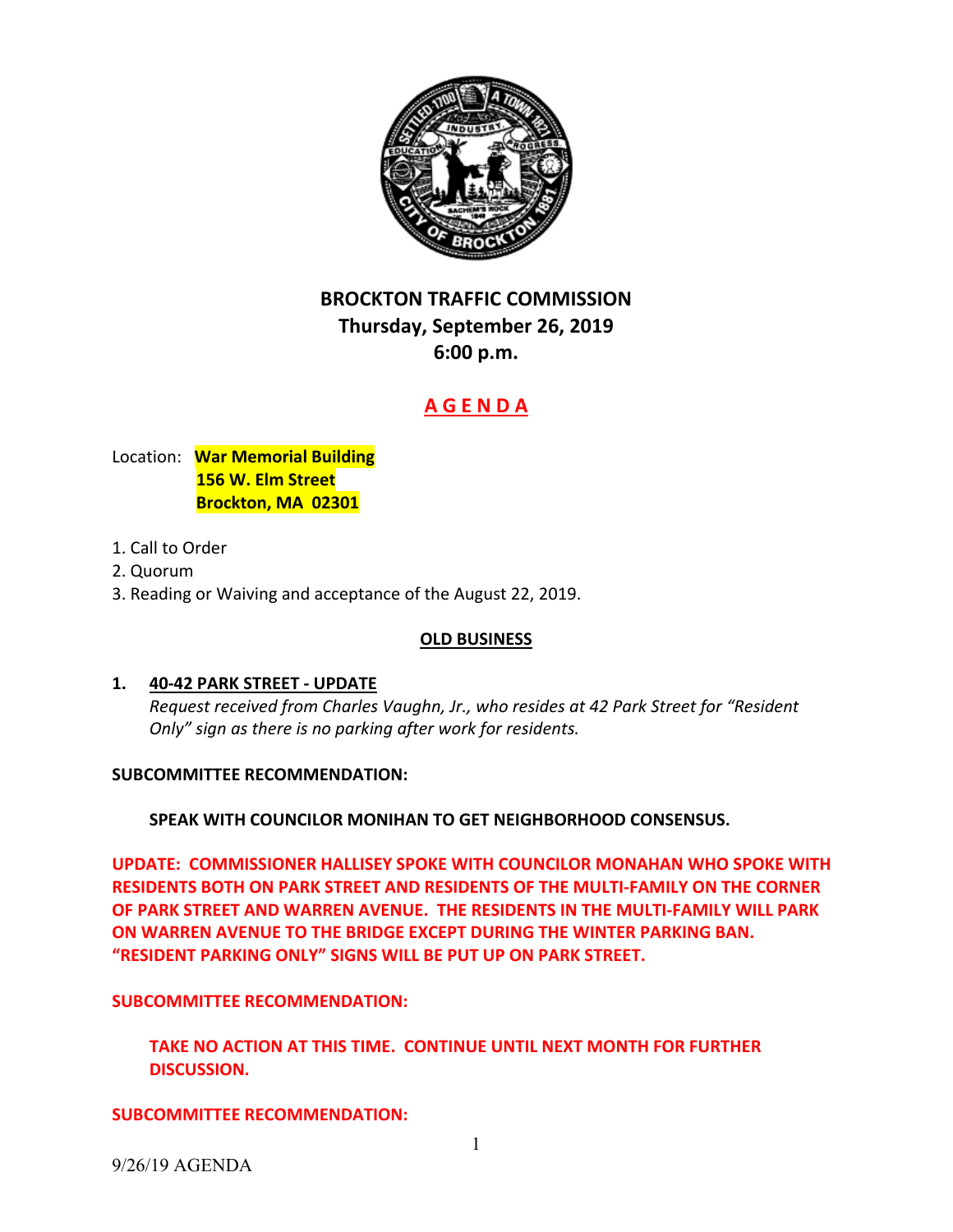# **2. HILLBERG AVENUE & LONGWOOD AVENUE**

 *Request received from Sean Murphy who resides at 77 Longwood Avenue and is requesting a "Stop" sign at the intersection of Hillberg Avenue and Longwood Avenue (on the Longwood Avenue side) due to multiple accidents at this intersection. (Board members: 3 year accident history previously provided).*

# **SUBCOMMITTEE RECOMMENDATION:**

- **1. PLACE A "STOP AHEAD" SIGN ON POST WITH YELLOW STRIPE/TAPE @ 121 HILLBERG AVENUE EAST OF THE FIRE HYDRANT FOR WESTBOUND VEHICLES.**
- **2. PLACE A "STOP AHEAD" SIGN ON POST WITH YELLOW STRIPE/TAPE IN FRONT OF 184 HILLBERG AVENUE @ THE STOCKADE FENCE FOR EASTBOUND VEHICLES.**
- **3. DPW REMOVE SHRUBS ON NORTHWEST CORNER OF LONGWOOD AVENUE AND HILLBERG AVENUE HEADING EAST.**
- **4. PLACE RED STRIPING ON ALL STOP SIGNS.**
- **5. REPLACE STOP SIGN POST IF NEEDED.**
- **6. CHANGE STREET LIGHT TO 185 DOUBLE LIGHT.**
- **7. ADD STOP SIGNS AND PAINT TO MAKE LONGWOOD AVE 4 WAY STOP DUE TO MV ACCIDENTS.**

# **3. WILDER STREET**

 *Request received from Ward 7 Councilor Shirley Asack on behalf of resident Tyler Knowlton* who is concerned that Wilder Street is being used as a cut through from North Main Street and North Montello Street. Speeding has become a safety issue for the kids who play near their homes. They would like to request signage that prevents through traffic from 3:00 p.m. -7:00 p.m. Councilor Asack would also request police presence weekdays at peak hours 5:00  *p.m. ‐6:00 p.m. to enforce speed limit.*

# **SUBCOMMITTEE RECOMMENDATION:**

 **25 MPH SPEED LIMIT SIGNS ON BOTH ENDS OF STREET.**

# **4. MERRITT AVENUE**

 *Request received from Ward 6 Councilor Jack Lally requesting "No Parking" on the eastside of Merritt Avenue due to parking issues associated with neighborhood parties.*

# **SUBCOMMITTEE RECOMMENDATION:**

- **1. "NO PARKING EITHER SIDE FROM HERE TO END OF STREET" ON POLE #1,**
- **2. ADDITIONAL SIGN AND POST ACROSS FROM POLE #1 "NO PARKING EITHER SIDE HERE TO END OF STREET"**
- **3. ADDITIONAL SIGN ON POLE #2 "NO PARKING EITHER SIDE" SIGN AND POST IN FRONT OF #21 MERRITT AVE "NO PARKING EITHER SIDE"**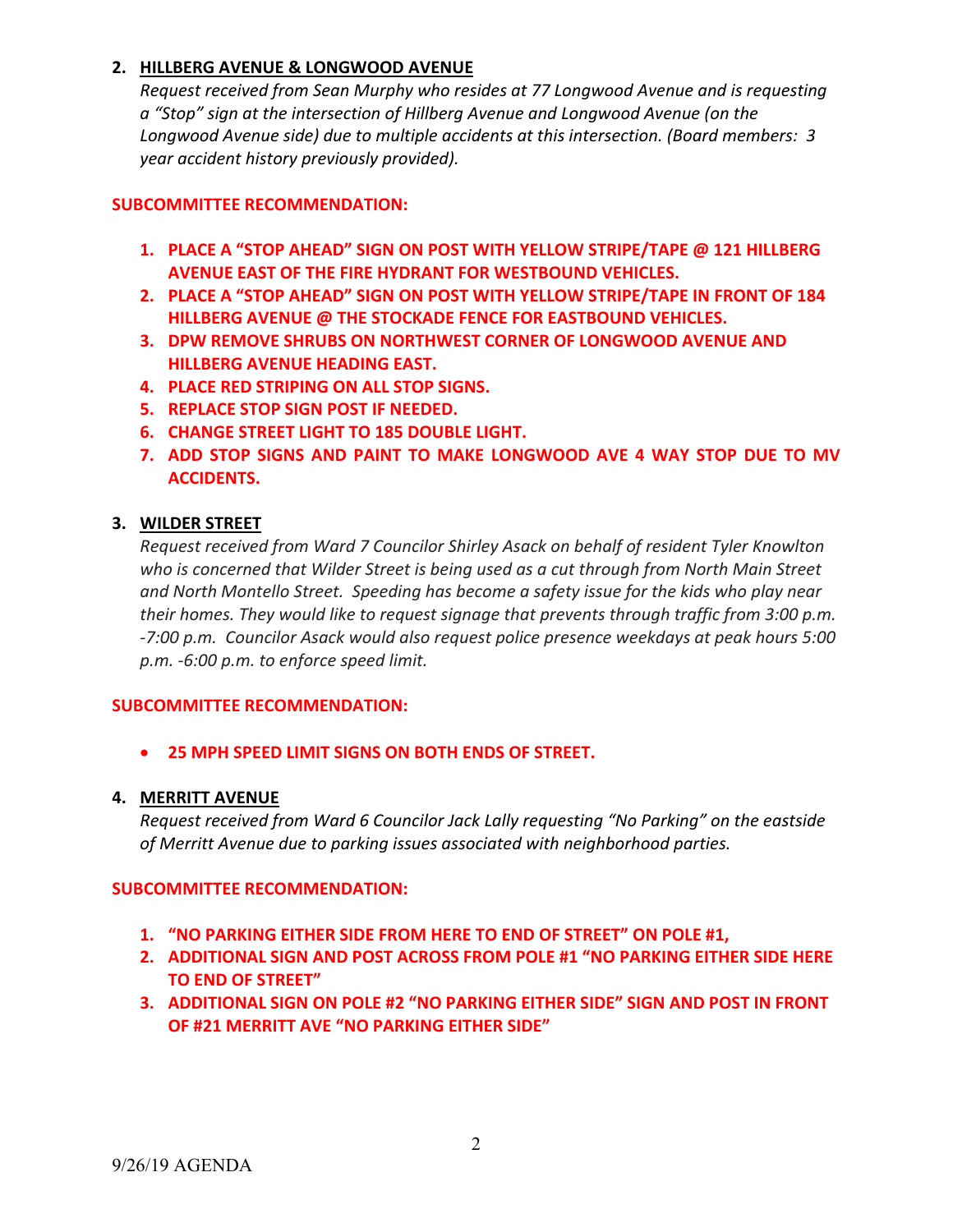# **5. NORTH CARY STREET FROM NORTH QUINCY STREET TO TOBY ROAD**

Request received from Ward 6 Councilor Jack Lally to make one way for southbound traffic from North Quincy Street to Toby Road (southbound traffic has to continue onto North Cary  *Street and turn onto Toby Road).*

### **SUBCOMMITTEE RECOMMENDATION:**

 **REQUEST MEETING WITH OLD COLONY PLANNING COUNCIL (OCPC) FOR FURTHER ACTION.**

# **6. NORTH QUINCY STREET BEFORE NORTH CARY STREET**

Request received from Ward 6 Councilor Jack Lally to install "No Left Turn" sign on North  *Quincy Street before North Cary Street for northbound traffic.*

### **SUBCOMMITTEE RECOMMENDATION:**

 **REQUEST MEETING WITH OLD COLONY PLANNING COUNCIL (OCPC) FOR FURTHER ACTION.**

## **7. HEIDI'S PLACE, 685 WARREN AVENUE**

Request of Ward 4 Councilor Susan Nicastro and Ward 3 City Councilor Dennis Eaniri on  *behalf of Mr. Alex Kosmidis, co‐owner of Heidi's Place Restaurant, 685 Warren Avenue,* following the building recently being struck by a car for the 6th time in six years. They request erection of bollards and/or some action that will deter cars from hitting the building,  *and such other relief as the Traffic Commission deems appropriate.*

### **SUBCOMMITTEE RECOMMENDATION:**

 **NO PARKING WEST SIDE ON WARREN AVENUE FROM FOREST AVENUE TO FLORENCE STREET.**

### **8. CARL AVENUE**

Request of Ward 4 Councilor Susan Nicastro on behalf of a Carl Avenue resident, to take measures to reduce the speeds of motor vehicles driving aka flying along Carl Avenue at all times of day and night, including placement of one or more stop signs and increased police  *presence, and such other relief as the Traffic Commission may deem acceptable.*

### **SUBCOMMITTEE RECOMMENDATION:**

- **1. "STOP" SIGN FIXED ON SOUTHFIELD DRIVE AND CARL AVENUE**
- **2. ADDITIONAL SIGNS AND PAINT FOR 4 WAY STOP ON THE INTERSECTION OF CARL AVENUE AND SOUTHFIELD DRIVE.**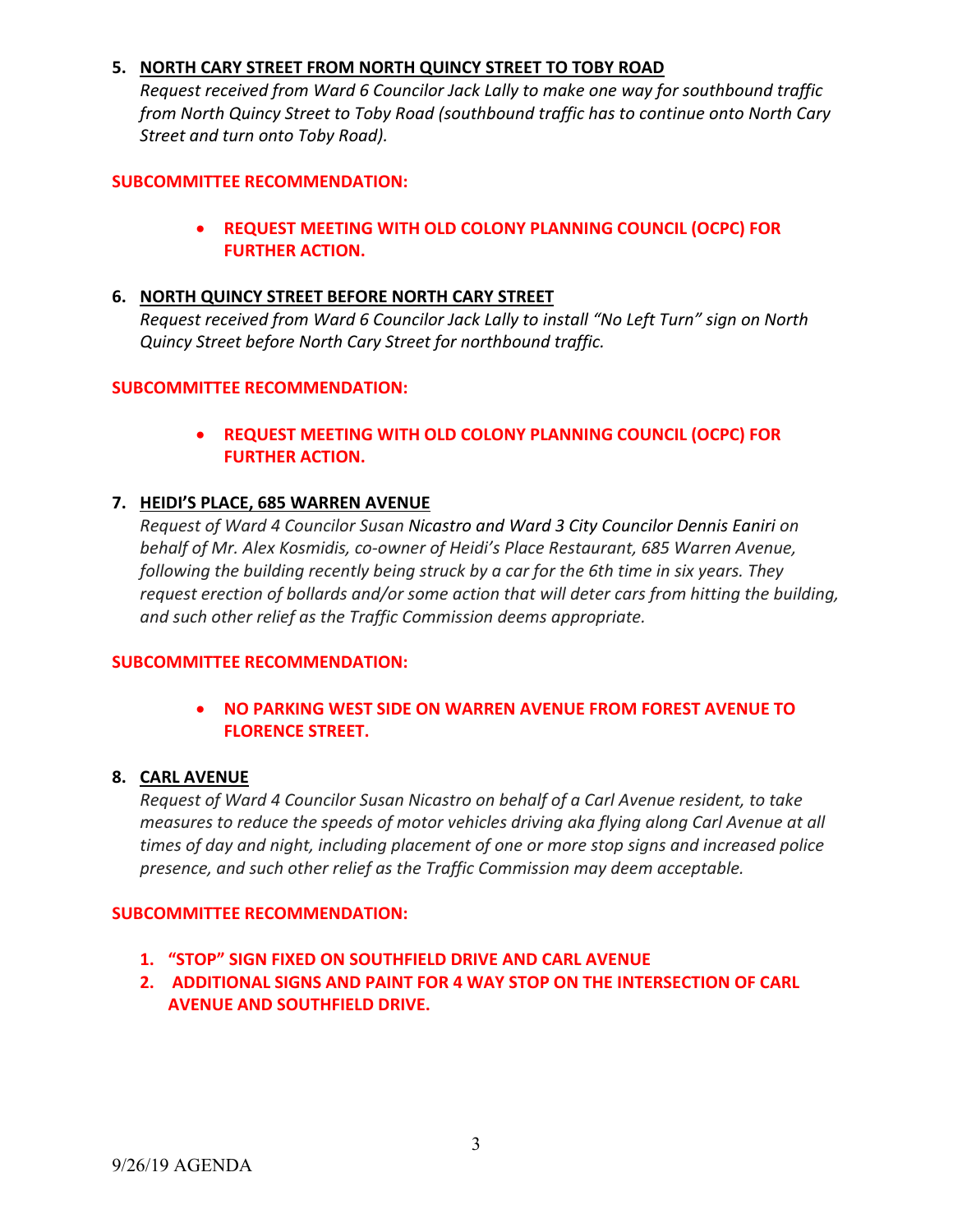# **9. PROVOST STREET TRAFFIC CONCERNS**

Request received from Jennifer Johnson who has lived on Provost Street for the past 35 years and is requesting that speed humps are put on the street to slow down the traffic and  *hopefully stop the street from being used as a cut thru.*

#### **SUBCOMMITTEE RECOMMENDATION:**

- **1. PLACE A SIGN AND POST IN FRONT OF #13 PROVOST STREET "25MPH"**
- **2. ADDITIONAL SIGN ON POLE IN FRONT OF #132 PROVOST STREET TAKING DOWN "CHILDREN AT PLAY" AND REPLACED WITH "25 MPH SIGN".**

#### **10. FENWAY CIRCLE**

Request received from Lusant Brown-Fisher who resides at 24 Fenway Circle for a "Slow  *Children At Play" sign due to speeding vehicles.*

#### **SUBCOMMITTEE RECOMMENDATION:**

- **1. MOVE STOP SIGN ON FENWAY CIRCLE (SE CORNER) IN FRONT OF TREE.**
- **2. ADDITIONAL SIGN ON NEW POST (SW CORNER) "STOP" SIGN.**
- **3. SIGN ON POLE #1 (SLOW).**
- **4. POST AND SIGN BY POPLAR ROAD NORTH BOUND TRAFFIC (SLOW).**

### **11. 92 ALDEN STREET**

Request received from Samuel Trotman who resides at 92 Alden Street for a "No Parking" sign on Sawtell Avenue due to neighbors constantly parking on the grassed sidewalk which is  *causing land and property destruction.*

#### **SUBCOMMITTEE RECOMMENDATION:**

 **NO ACTION AT THIS TIME FURTHER INFO NEEDED.**

#### **12. GREENWOOD ROAD**

 *Request received from Councilor Anne Beauregard on behalf of the residents in houses in* the back area of Trinity Baptist Church who have concerns about construction that will be taking place. They would like a plan in place with the trucks and such because the area is *so tight.*

#### **SUBCOMMITTEE RECOMMENDATION:**

 **NO ACTION AT THIS TIME.**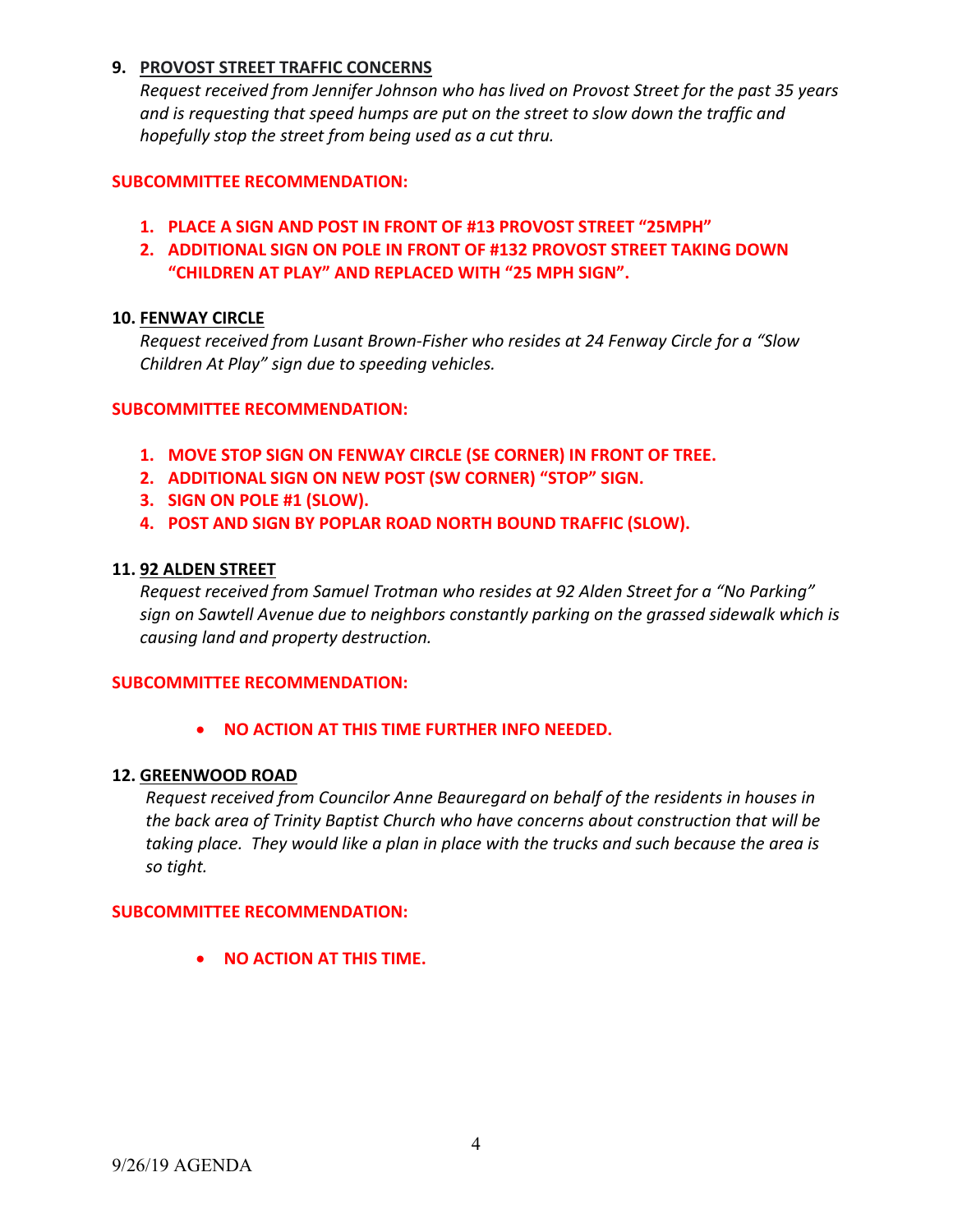### **NEW BUSINESS**

### **13. 226 MAIN STREET**

 *Request received from David Capaldo of Bond Brothers, requesting to temporarily relocated* traffic lanes adjacent to our construction site at 226 Main Street. Attached is a drawing  *indicating specifics for our request. We would like to temporarily remove approximately* five parking spaces on the West side of main street to accommodate a shift in the Main Street travel lanes and turning lane onto Crescent Street to provide a safe environment for  *travelling vehicles, pedestrians, and construction personnel.*

# **14. MAIN STREET & PERKINS AVENUE**

 *Request received by Councilor Anne Beauregard to discuss the handicap ramps and signs in* Campello area and how so many of them are wrong. This was discussed at a recent Parking  *Authority meeting. According to Bob Malley, "they were discussing problems with* enforcement on Main St and Perkins Ave. There is a handicap ramp to nowhere in front of the Sunset Cafe on the corner of Perkins and Main. The ramp is on the sidewalk leading to Main St but the street is painted like a regular parking spot and the crosswalk is located back at the corner. I have told our guys not to ticket this space even with the ramp there as  *the space is not correctly marked."*

#### **15. MERIAN'S**

John Merian is requesting to eliminate 2 parking spaces in front of his off street parking entrance in order to use side lot for parking. Also, place proper signage on L Street.

#### **16. LOUIS STREET**

Request received from Councilor Jack Lally for 25 mph speed limit signs on Louis Street.

### **17. AMES STREET**

 *Request received from Councilor Jack Lally to revisit "No Parking" regulations on the south side of Ames Street.*

### **18. WEST CHESTNUT STREET & ASH STREET**

 *Request received from Ward 3 Councilor Dennis Eaniri for a discussion regarding the* installation of a working Traffic Light at West Chestnut Street and Ash Street. The request is  *coming from constituents, living in this area. The traffic in this area is becoming overwhelming, cars always speeding and making it difficult to enter West Chestnut Street* and Ash Street. (Board Members: Attached is proposal from Tighe&Bond for professional  *engineering services to study this intersection).*

### **19. NEW HEIGHTS CHARTER SCHOOL – 1690 MAIN STREET & 661 CENTRE STREET**

 *Request received from Janice Manning, Director of Operations, New Heights Charter School:* As you may recall, I went before the Traffic Commission to request School signage to be put in front of New Heights Charter School of Brockton to ensure the safety of Brockton's students. As a result of my initial meeting before the Brockton Traffic Commission, on February 22, 2018, I received an email On March 30, 2018 which read that the Traffic  *Commission contacted the MA DOT to obtain a recommendation and guidance in this matter.*